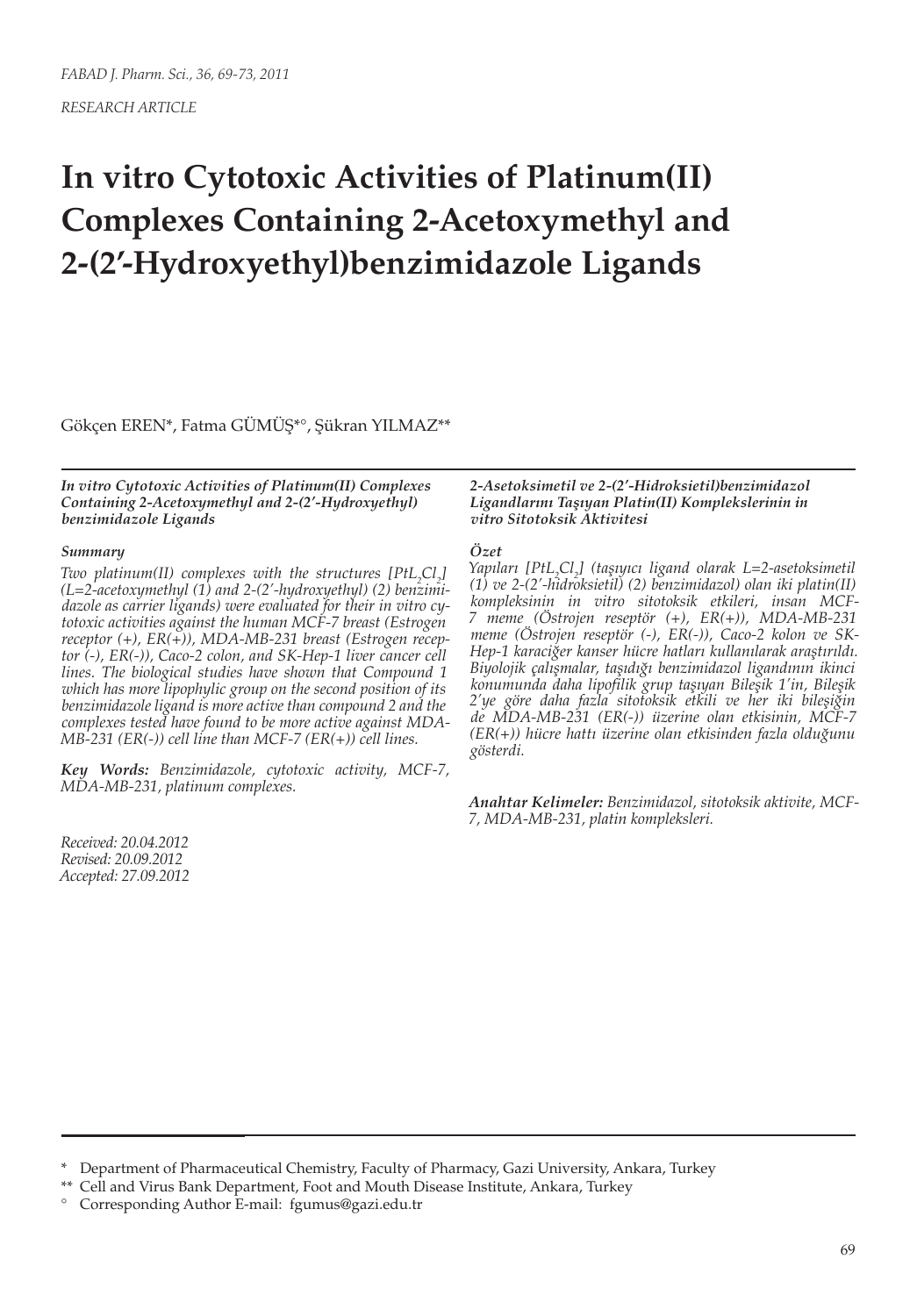## **INTRODUCTION**

Cisplatin is one of the most widely used antineoplastic agents in the treatment of solid tumour and haematological malignancies, including cancers of the testes, ovary, bladder, head and neck, oesophagus, stomach and lung, as well as lymphoma and osteosarcoma (1). However, the efficiency of cisplatin and other platinum-based drugs, such as carboplatin and oxaliplatin are often accompanied by toxic side effects and tumor resistance, which in turn leads to secondary malignancies (2).

Breast cancer is a major health problem among women in the world. The successful treatment of this disease is limited by the fact that especially MCF-7 and MDA-MB-231 breast cancer cells can become resistant to cisplatin treatment (3,4). Cisplatin has also limited efficacy as monotherapy in breast cancer patients (5). Therefore, there is a need to design new chemotherapeutic agents.

One of the other most common cancers is hepatocellular carcinoma (HCC), and the third most common cause of cancer death with a high degree of malignancy and poor prognosis (6,7). Its incidence is increasing worlwide due to the dissemination of hepatitis B and C virus infection (8,9). A majority of patients are surgically unresectable at the time of diagnosis, and even for those surgery is possible, the risk of recurrence is extremely high. Consequently, chemotherapy is an important strategy for most HCC patients. But the effectiveness of cisplatin for HCC is unsatisfactory because of multidrug resistance (10).

Furthermore, colon adenocarcinoma is intrinsically refractory to cisplatin, whereas in initially sensitive tumors acquired resistance is often developed in the course of therapy, by virtue of different cellular mechanisms(11).

In the research of new platinum complexes avoiding toxicity and resistance, special attention has been paid to the replacement of one or both  $NH<sub>3</sub>$  carrier ligands of cisplatin by other N-donor ligand(s). The use of sterically demanding diamines as carrier ligands as an alternative compound to cisplatin can slow or block repair enzymes (12). It is well-known that benzimidazole nucleus is a constituent of many bioactive heterocyclic compounds and benzimidazole derivatives are structural isosters of naturally occurring nucleotides, which allow them to interact easily with the biopolymers of the living system

which is responsible for their numerous biological activities and functions (13).

In previous studies, taking into consideration the fact that variations in the chemical structure of the ammine groups of the cisplatin can have significant effects on the cytotoxic activity and toxicity of platinum complexes, and the properties of benzimidazole nucleus we synthesized some platinum complexes with the 2-substituted benzimidazole ligands. It was determined that some of these platinum complexes have in vitro cytotoxic activities on RD (14), HeLa (15-19), MCF-7 (15-20), MDA-MB-231 (19) and Hep-2 (18) cell lines.

In this paper, two Pt(II) complexes with the carrier ligands 2-acetoxymethyl (**1**) or 2-(2'-hydroxyethyl) (**2**) benzimidazole which were synthesized previously by us and found to be cytotoxic against HeLa and MCF-7 human cancer cell lines (17), were evaluated for their preliminary in vitro cytotoxic activities on the human SK-Hep-1 (Liver adenocarcinoma cell line) and the human Caco-2 (Colonic carcinoma cell line) cancer cell lines. In order to compare the in vitro cytotoxic activities of the compounds **1** and **2** against the estrogen receptor positive  $(ER(+) )$  and estrogen receptor negative (ER(-)) breast cancer cells, the cytotoxic activities of the compounds on the human MCF-7  $(ER(+)$ ) and MDA-MB-231 (ER(-)) breast cacer cell lines were also performed.

## **MATERIAL AND METHODS Chemistry**

Synthesis and detailed structural analyses of platinum(II) complexes **1** and **2** were reported in our previous paper (17). Chemical structures of the complexes are given in Figure 1.

## **Cell Lines and Growth Conditions**

Cisplatin (CAS 15663-27-1) used as reference compound was obtained from Sigma. The human MCF-7 breast, MDA-MB-231 breast, Caco-2 colon, and SK-Hep-1 liver cancer cell lines used in this study were obtained from the Cell Culture Collection (HUKUK numbers: 00092502, 02031201, 98052301, 91091816, respectively) of Institute for Foot and Mouth Disease (IFMD) (Turkey). The cells were grown as monolayer cultures in T75 flasks, subcultured three times at  $37 \text{ °C}$  in an atmosphere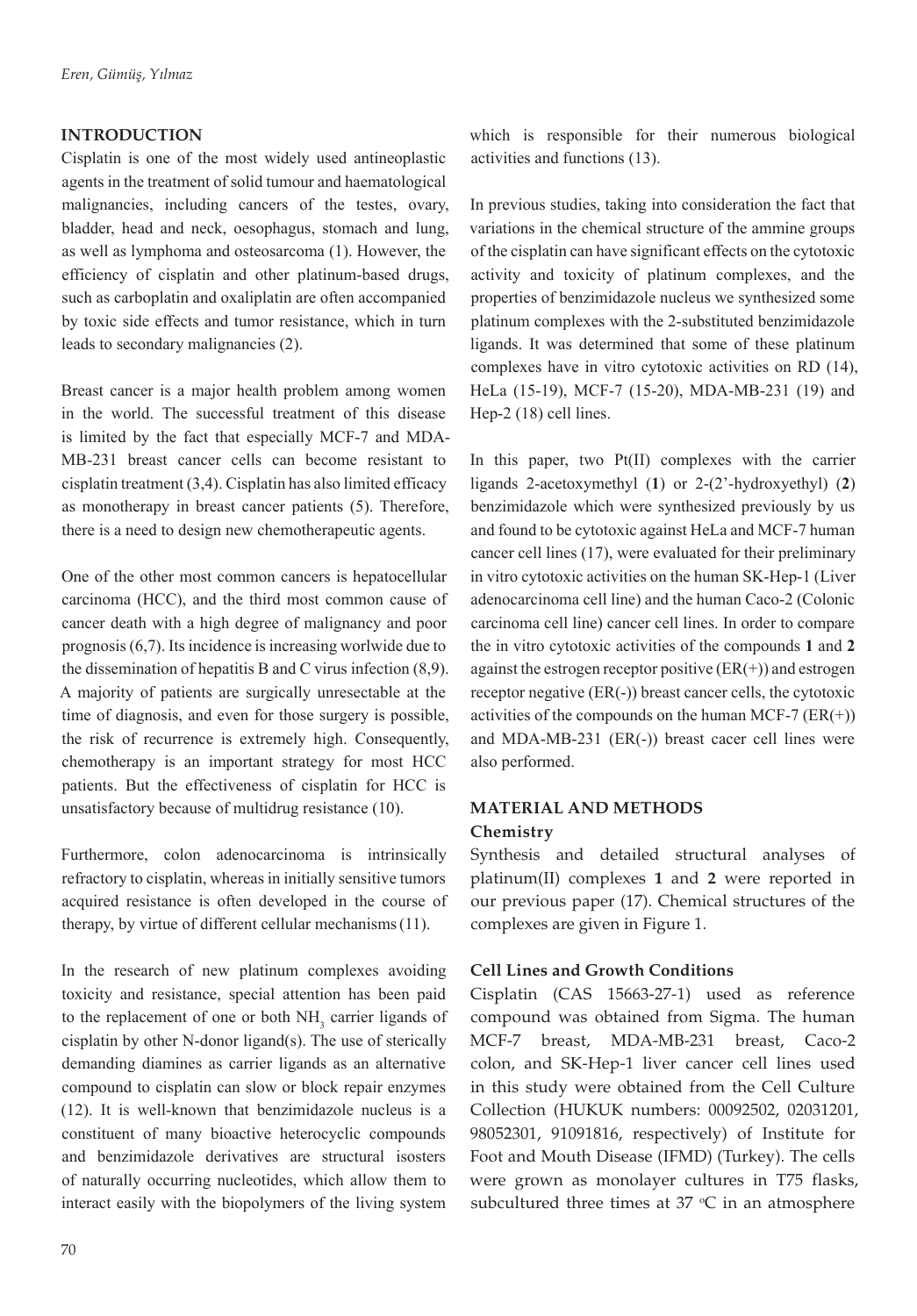

**Figure 1.** Chemical structures of the compounds **1** and **2**.

of 5%  $CO_2$  in air and 100% relative humidity and maintained at third passage. Three of cell suspensions were prepared at concentration of  $8.7 \times 10^3$  cell/mL and dispensed onto 96 well cell culture plates (100 µL per well). The multiwell plates were incubated at 37 °C, 5% CO<sub>2</sub> in air for 24 h. After 24 h, the culture medium was removed from the wells and equal volumes (100 µL) of the serial dilutions (80, 40, 20, 10, 5, 1 and 0.5  $\mu$ M) of the test compounds were added into each well. After 72 h incubation periods, cytotoxicity was evaluated colorimetrically by MTT assay (21). Three experiments were carried out for each compounds.

#### **RESULTS AND DISCUSSION**

As an extension of our previous studies on benzimidazole Pt(II) complexes, in the present study two platinum(II) complexes with 2-acetoxymethyl (**1**) or 2-(2'-hydroxyethyl) (**2**) benzimidazole carrier ligands which were synthesized before by us (17) were evaluated for their in vitro cytotoxic activities against the human MCF-7 breast  $(ER(+))$ , MDA-MB-231 breast (ER(-)), Caco-2 colon, and SK-Hep-1 liver cancer cell lines. Cisplatin was used as reference compound.  $IC_{50}$  values of the compounds **1**, **2** and

cisplatin were calculated from the dose-survival curves for the growth inhibition of all the cell lines used for the measuring time point, 72 h by using GraphPad Prism 6 software.

The compounds **1** and **2** were found to be inactive in human colon cancer cell line Caco-2 (Data not shown).

Our biological studies have shown that compound **1** which has  $IC_{50}$  value of 19.78  $\mu$ M was found to be more active than compound **2** (IC<sub>50</sub>=50.02  $\mu$ M) against Sk-Hep-1 cell lines while cisplatin has  $IC_{50}$ value of 9.71 µM (Table 1). It has been also observed that the treatment with compounds **1** and **2** decreased the number of viable cells in ER(-) breast cancer cells  $(IC_{50}$  values of compound 1 and 2 are 13.60 and 40.51 µM, respectively) more than ER(+) breast cancer cells used  $(IC_{50}$  values of compound 1 and 2 are  $48.15$ and  $>80$   $\mu$ M, respectively) which is similar to that observed in case of cisplatin.

It is clear that with higher LogP value, compound **1** is more active that **2** in all cell lines tested (LogP values of 2-acetoxymethylbenzimidazole and

| Table 1. IC <sub>50</sub> ( $\mu$ M) of compounds 1, 2 and cisplatin for cytotoxic activity on Sk-Hep-1, MDA-MB-231 and MCF-7 cell lines. |  |
|-------------------------------------------------------------------------------------------------------------------------------------------|--|
|-------------------------------------------------------------------------------------------------------------------------------------------|--|

| <b>Cell Lines</b> | $IC_{50}(\mu M)$ |                  |                  |  |
|-------------------|------------------|------------------|------------------|--|
|                   | Compound 1       | Compound 2       | Cisplatin        |  |
| Sk-Hep-1          | $19.78 \pm 1.18$ | $50.02 \pm 1.22$ | $9.71 \pm 1.42$  |  |
| $MDA-MB-231$      | $13.60 \pm 1.33$ | $40.51 \pm 1.36$ | $9.19 \pm 1.44$  |  |
| MCF-7             | $48.15 \pm 1.15$ | > 80             | $39.47 \pm 1.21$ |  |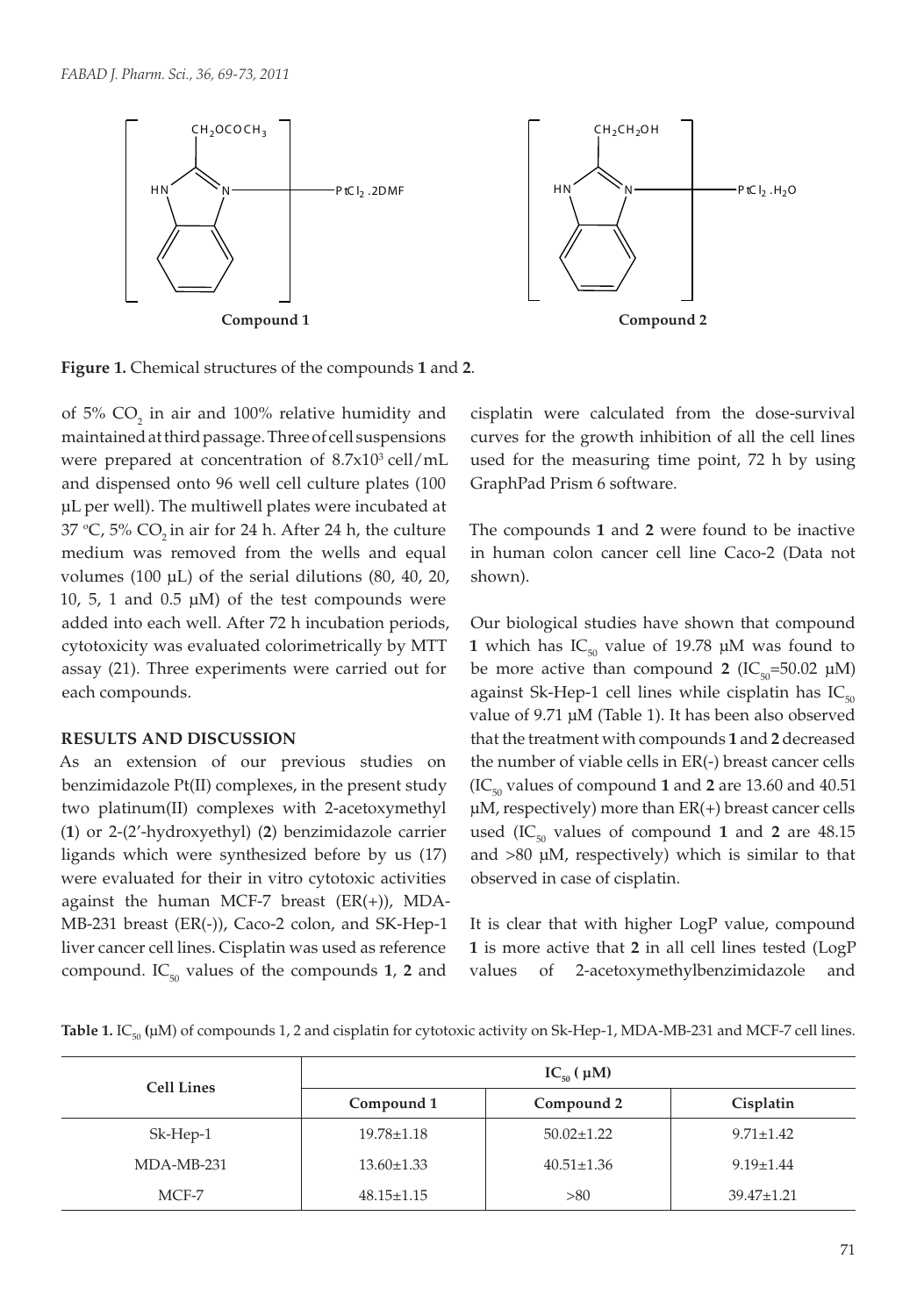2-(2'-hydroxyethyl)benzimidazole are 1.39 and 0.89, respectively). It can be suggested that the substitution of the second position of benzimidazole which is selected as carrier ligand in this study, with more hydrophobic acetoxymethyl group leads to the enhancement in cytotoxicity. LogP values of the compounds **1**, **2,** and their carrier-ligands were calculated by using Molecular Operating Environment (MOE) 2011.10 software (22).

It can be concluded that, in this study two main results have been obtained: i) Compound **1** which has more lipophylic group on the second position of its benzimidazole ligand is more active than compound **2** (LogP values of complexes **1** and **2** are 4.74 and 3.74, respectively). ii) The complexes tested have found to be more active against MDA-MB-231  $(ER(-))$  cell line than MCF-7  $(ER(+))$  cell lines. The future work lies in the design of compounds with enchanced lipophylicity of benzimidazole ligands, may lead to have new Pt(II) complexes having better cytotoxic activities.

## **REFERENCES**

- 1. Tsang RY, Al-Fayea T, Au HJ. Cisplatin overdose: toxicities and management. *Drug Saf* 32(12): 1109-1122, 2009.
- 2. Florea A and Büsselberg D. Cisplatin as an antitumor drug: Cellular mechanisms of activity, drug resistance and induced side effects. *Cancers* 3: 1351-1371, 2011.
- 3. Yde CW, Issenger OG. Enchancing cisplatin sensitivity in MCF-7 human breast cancer cells by down-regulation of Bcl-2 and cyclin D1. *Int J Oncol* 29(6): 1397-1404, 2006.
- 4. Fuller TL, Canada RG. Enchancement of cisplatin cytotoxicity by terbium in cisplatin-resistant MDA/CH human breast cancer cells. *Cancer Chemother Pharmacol* 44(3): 249-252, 1999.
- 5. Decatris MP, Sundar KJ, O'Byrne KJ. Platinumbased chemotherapy in metastatic breast cancer: Current status. *Cancer Treat Rev* 30: 53-81, 2004.
- 6. Thun MJ, DeLancey JO, Center MM, Jemal A, Ward EM. The global burden of cancer: priorities for prevention. *Carcinogenesis* 31: 100-110, 2010.
- 7. El-Serag HB, Rudolph KL. Hepatocellular carcinoma: epidemiology and molecular

carcinogenesis. *Gastroenterology* 132: 2557-2576, 2007.

- 8. Lloovet JM, Burroughs A, Bruix J. Hepatocellular carcinoma. *Lancet* 362: 1907-1917, 2003.
- 9. Llovet JM, Beaugrand M, Hepatocellular carcinoma. *J Hepatol* 35: 421-430, 2003.
- 10. Ling X, Zhou Y, Li SW, Yan B, Wen L. Modulation of mitochondrial permeability transition pore affects multidrug resistance in human hepatocellular carcinoma cells. *Int J Biol Sci* 6: 773-783, 2010.
- 11. Brabec V, Kasparkova J. Modifications of DNA by platinum complexes. Relation to resistance of tumors to platinum antitumor drugs. *Drug Resist Update* 8(3): 131-146, 2005.
- 12. Reedijk J. Why does cisplatin reach guanine-N7 with competing S-donor ligands available in the cell. *Chem Rev* 99: 2499-2510, 1999.
- 13. Narasimhan B, Sharma D, Kumar P. Benzimidazole: A medicinally important heterocyclic moiety. *Med Chem Res* 21: 269-283, 2012.
- 14. Gümüş F, Pamuk İ, Özden T, Yıldız S, Diril N, Öksüzoğlu E, Gür S, Özkul A. Synthesis, characterization and in vitro cytotoxic, mutagenic and antimicrobial activity of platinum(II) complexes with the substituted benzimidazole ligands. *J Inorg Biochem* 94(3): 255-262, 2003.
- 15. Gökçe M, Utku S, Gür S, Özkul A, Gümüş F. Synthesis, In vitro cytotoxic and antiviral activity of *cis*-[Pt(R(-) and S(+)-2- -hydroxybenzylbenzimidazole)<sub>2</sub>Cl<sub>2</sub>] complexes. *Eur J Med Chem* 40: 135-141, 2005.
- 16. Utku S, Gümüş F, Gür S, Özkul A. Synthesis and cytotoxic activity of platinum(II) and platinum(IV) complexes with 2-hydroxymethylbenzimidazole or 5(6)-chloro-2-hydroxymethylbenzimidazole ligands against MCF-7 and HeLa cell line. *Turk J Chem* 31: 503-514, 2007.
- 17. Gümüş F, Eren G, Açık L, Çelebi A, Öztürk F, Yılmaz Ş, Ilıkçı Sağkan R, Gür S, Özkul A, Elmalı A, Elerman Y. Synthesis, cytotoxicty and DNA interactions of new cisplatin analogues containing substitutedbenzimidazole ligands. *J Med Chem* 52: 1345-1357, 2009.
- 18. Utku S, Gümüş F, Tezcan S, Serin MS, Özkul A. Synthesis, characterization, cytotoxicity and